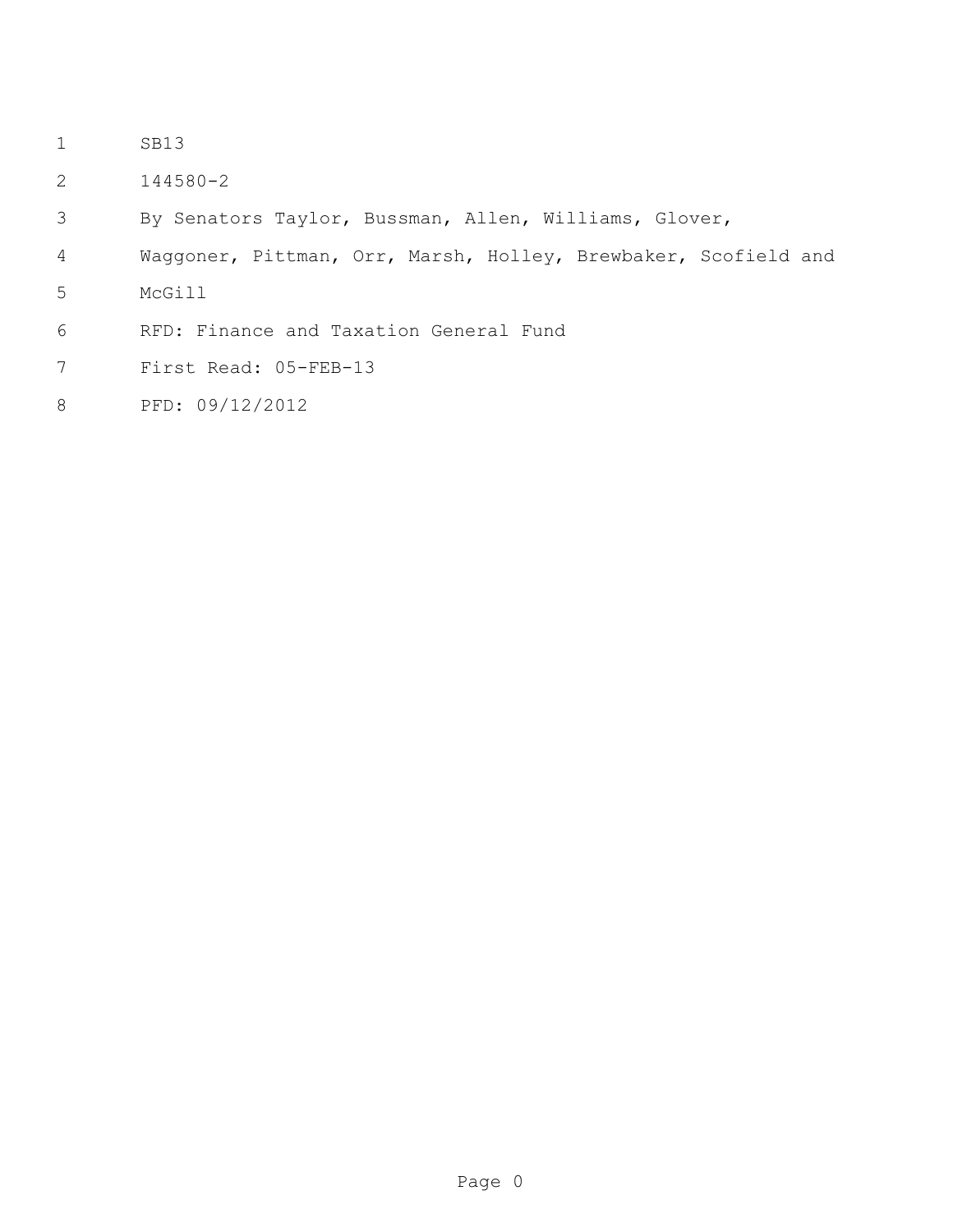144580-2:n:08/07/2012:LFO-NG/csh

8 SYNOPSIS: Under Amendment to the Constitution of Alabama of 1901, \$145,796,943 will be transferred from the Alabama Trust Fund to the State General Fund each year over three fiscal years beginning with the fiscal year ending September 30, 2013 and concluding with the fiscal year ending September 30, 2015. The amendment does not require the transferred funds to be repaid. This bill would require the Legislature to repay all amounts transferred from the Alabama Trust Fund within ten (10) years following the fiscal year ending September 30, 2015 and providing for an appropriation in fiscal year ending September 30, 2026 from the State General Fund of

22 any amount not repaid. A BILL TO BE ENTITLED 26 AN ACT